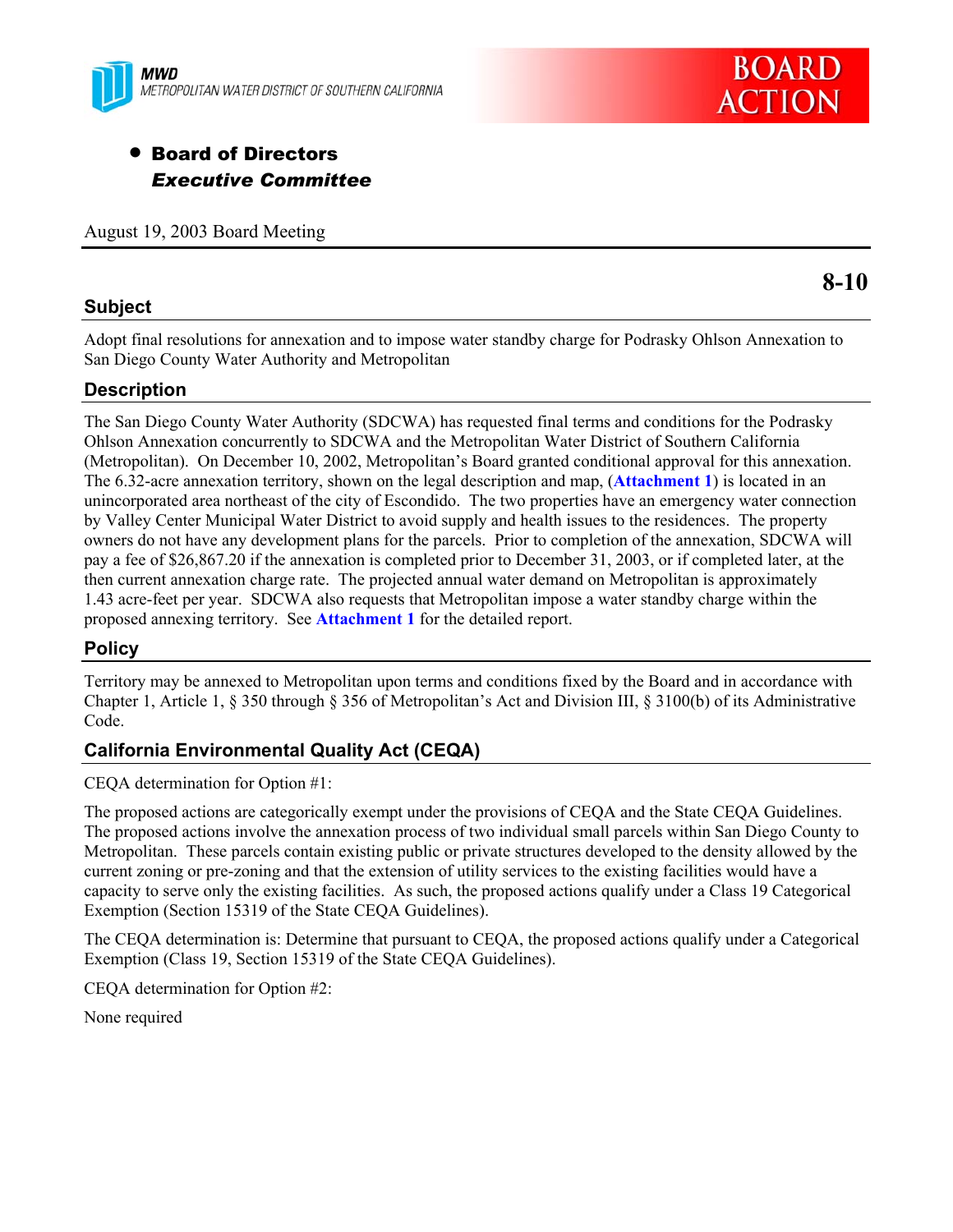# **Board Options/Fiscal Impacts**

#### **Option #1**

Adopt the CEQA determination and

- a. Adopt a resolution granting SDCWA's request for approval of Podrasky Ohlson Annexation, concurrently to Metropolitan and SDCWA, conditioned upon approval by the San Diego County Local Agency Formation Commission, and establishing Metropolitan's terms and conditions for this annexation (**Attachment 2**); and
- b. Adopt a resolution to impose water standby charge at a rate of \$11.51 per acre or per parcel of less than one acre within the proposed annexation (**Attachment 3**).

sи

**Fiscal Impact:** Receipt of annexation fee (\$26,867.20) and water sales revenue from newly annexed territory **Option #2** 

Decline SDCWA Podrasky Ohlson Annexation **Fiscal Impact:** Unrealized annexation fees and water sales revenue from non-annexed territory.

## **Staff Recommendation**

Option #1

7/15/2003 *Roy L. Wolfe Date* 

*Manager, Corporate Resources* 

7/15/2003 *Date* 

*Ronald R. Gastelum Chief Executive Officer* 

**Attachment 1 – Detailed Report** 

**Attachment 2 – Resolution Fixing Terms and Conditions** 

## **Attachment 3 – Resolution Fixing and Adopting Water Standby Charge**

BLA #2339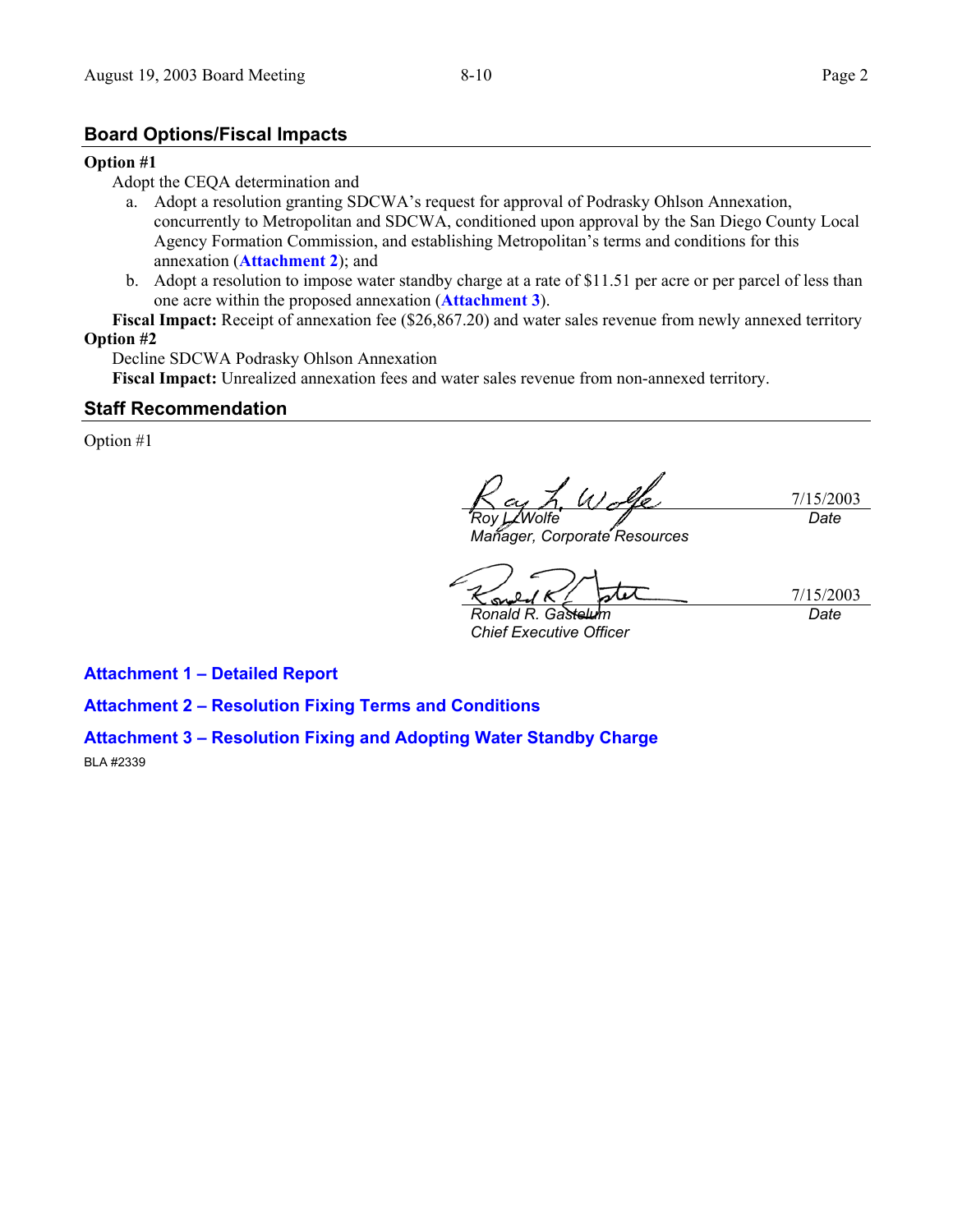# **Detailed Report**

## **SDCWA Podrasky Ohlson Annexation**

The San Diego County Water Authority (SDCWA) requested final terms and conditions for Podrasky Ohlson Annexation, concurrently to The Metropolitan Water District of Southern California (Metropolitan) and SDCWA, by Resolution No. 2003-18, dated May 22, 2003. On December 10, 2002, Metropolitan's Board granted conditional approval for this annexation and adopted a resolution of intent to impose a water standby charge upon the annexing territory. The annexation area consists of two parcels located in an unincorporated area northeast of the city of Escondido. The two parcels consisting of a total of 6.32 acres are not contiguous to Valley Center Municipal Water District's current service area. Each property has a well that is losing production, posing potential supply and health issues to the residences. The property owners have requested an emergency water connection in advance of the annexation. The water is for personal use for existing homes and there are no plans to develop the land. The total estimated water demand for this annexation is approximately 1.43 acre-feet per year (AFY) from Metropolitan through SDCWA. Metropolitan's Board is asked to grant final approval, conditioned upon approval by the San Diego County Local Agency Formation Commission, by adopting the Resolution Fixing Terms and Conditions (Attachment 2).

The Board adopted a resolution of intention to impose a water standby charge within the proposed Podrasky Ohlson Annexation at its meeting on December 10, 2002. Pursuant to Resolution 8832, the Board held a public hearing on January 14, 2003. Interested parties were given the opportunity to present their views regarding the proposed charge and the Engineer's Report. Also, pursuant to Resolution 8832 and in accordance with the requirements of Article XIII D, Section 4, of the California Constitution, the Executive Secretary provided written notice by mail of such hearing to the owners of record of the parcels identified in the Engineers' Report. Enclosed in the mailed notice was an assessment ballot whereby the owners could indicate either support or opposition to the proposed water standby charge. No majority protest (as defined in Article XIII D, Section 4 or the California Constitution) was found to exist upon conclusion of the hearing; therefore, it will be requested that Metropolitan's Board consider and act upon the recommendation to adopt a second resolution (see Attachment 3), Resolution Fixing and Adopting Water Standby Charge, which imposes a Metropolitan water standby charge in the amount of \$11.51 per acre, or per parcel less than one acre, within the territory of Podrasky Ohlson Annexation.

The annexation charge has been calculated pursuant to § 3300 of Metropolitan's Administrative Code. Utilizing the current rate of \$3,460 per net acre and the sum of \$5,000 for processing costs, the annexation charge is \$26,867.20, if completed by December 31, 2003. The \$5,000 processing charge has already been paid. If the annexation is completed after December 31, 2003, the annexation will be calculated based on the then current charge.

Approval of Metropolitan's water standby charge in the amount noted above, which is equal to the amount of Metropolitan's water standby charge imposed elsewhere within SDCWA's territory, is a condition to complete this annexation. Pursuant to the terms of the attached resolution (Attachment 3), Metropolitan may levy standby charge at the rate stated in this resolution beginning in a subsequent fiscal year.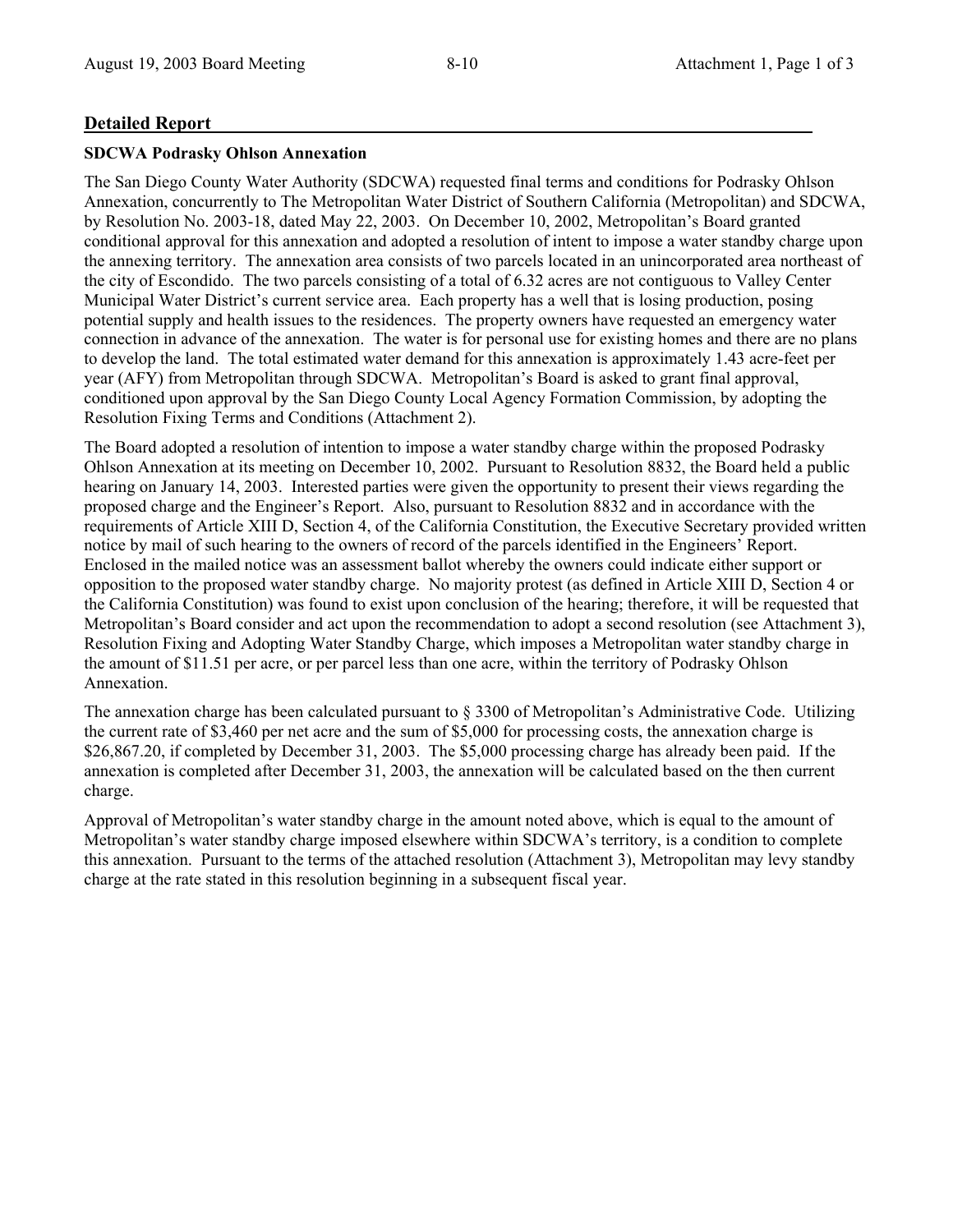## **EXHIBIT 'A'**

Podrasky/Ohlson Annexation to VCMWD

Description of Assessor Parcel Nos. 189-230-30 & 31

All that portion of the Southwest Quarter of the Southwest Quarter of Section 24, Township 11 South, Range 1 West, San Bernardino Base and Meridian, in the County of San Diego, State of California, according to U.S. Government Survey known as Parcels 2 and 3 of Parcel Map No. 7596, filed in the Office of the County Recorder of said San Diego County July 20, 1978 as File No. 78-305081 in Book of Parcel Maps at Page 7596.

**REVIEWED BY** THE METROPOLITAN WATER DISTRICT OF SOUTHERN CALIFORNIA<br>TITLE ENGINEERING TEAM

DATE: <u>TWO 9-26-2002</u>



DATED 09-20-02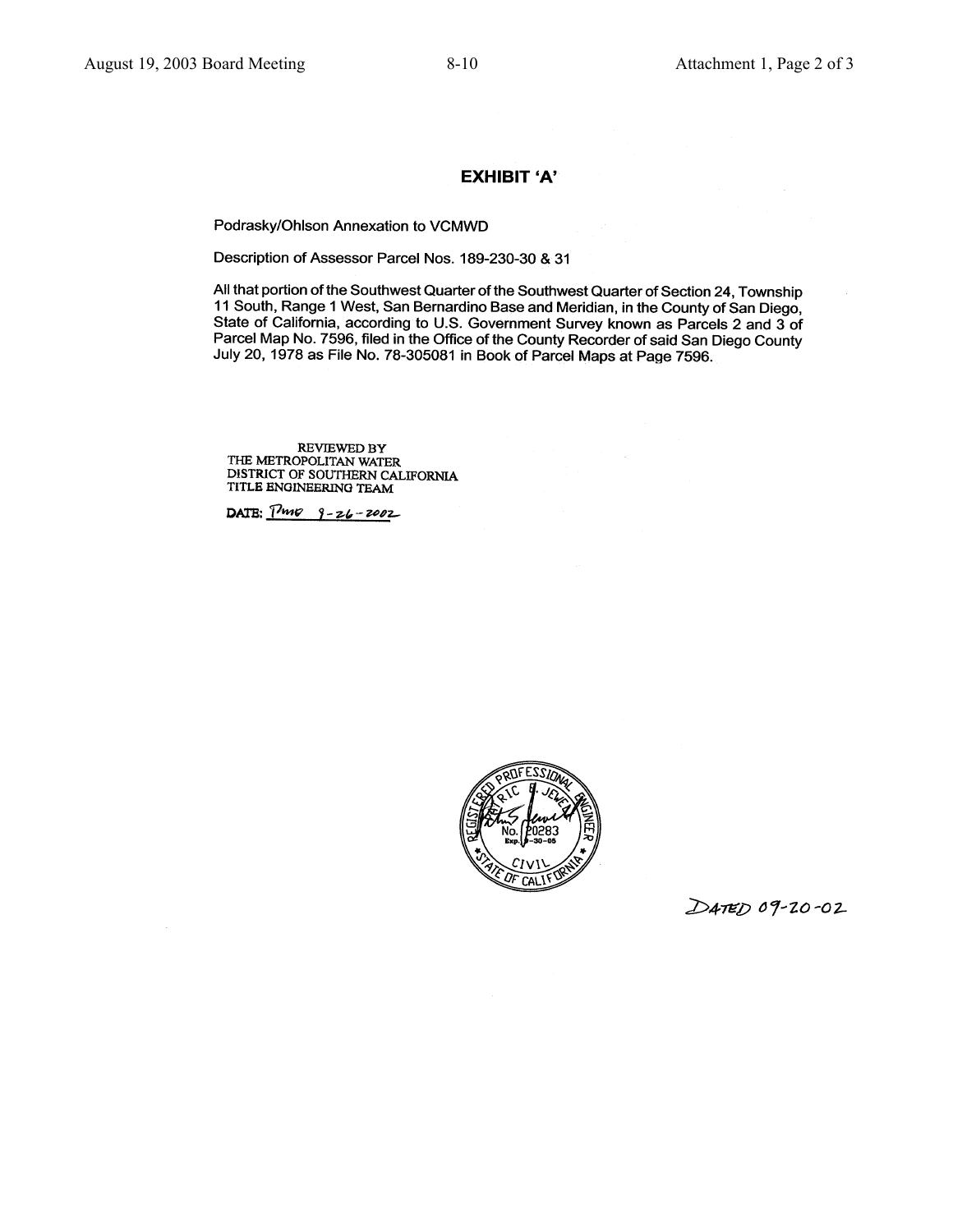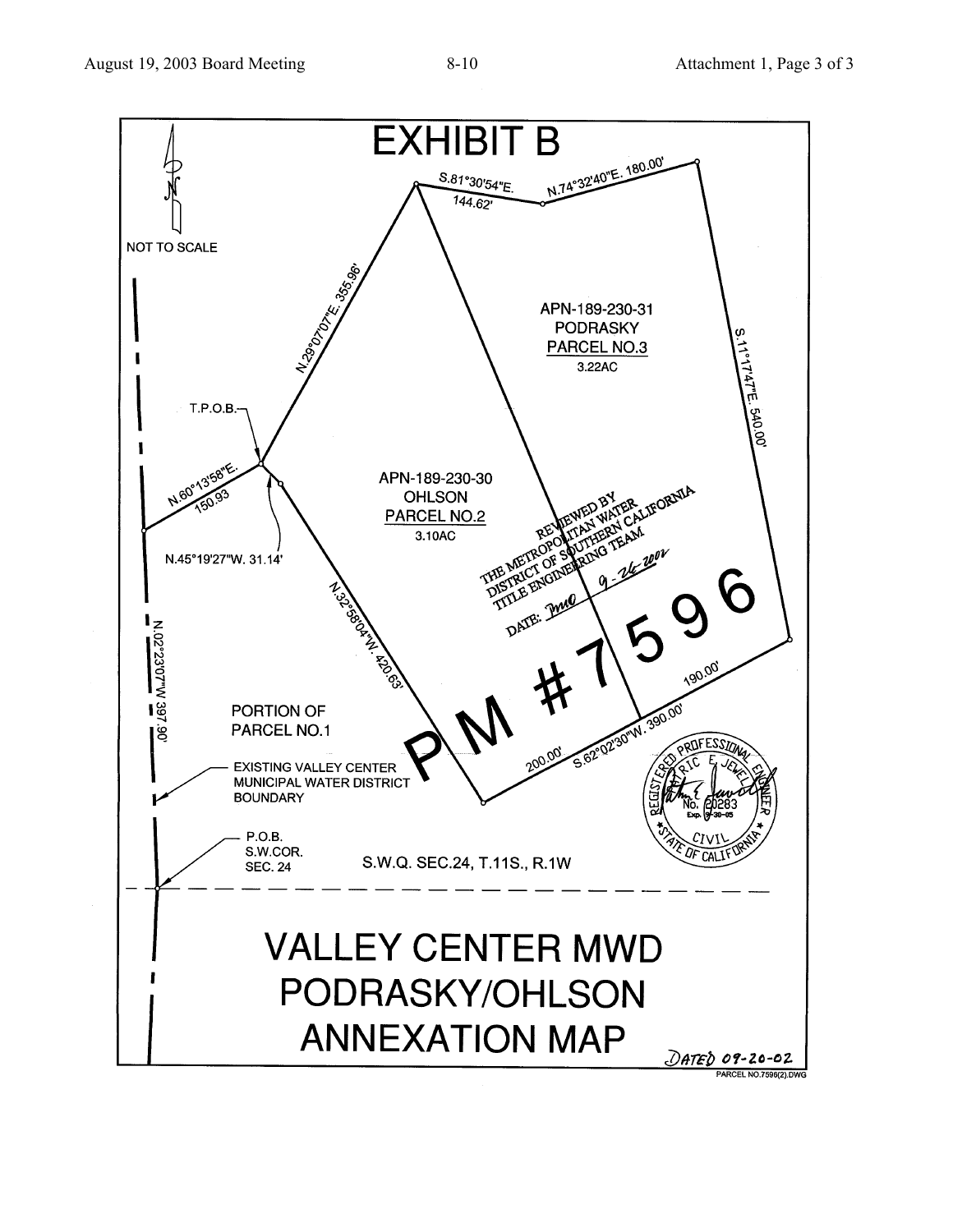#### **RESOLUTION**

#### RESOLUTION OF THE BOARD OF DIRECTORS OF THE METROPOLITAN WATER DISTRICT OF SOUTHERN CALIFORNIA CONSENTING TO SAN DIEGO COUNTY WATER AUTHORITY'S PODRASKY OHLSON ANNEXATION AND FIXING THE TERMS AND CONDITIONS OF SAID ANNEXATION TO THE METROPOLITAN WATER DISTRICT OF SOUTHERN CALIFORNIA

 A. WHEREAS, the Board of Directors of the San Diego County Water Authority (SDCWA), a municipal water district, situated in the County of San Diego, State of California, pursuant to Resolution No. 2003-18 dated May 22, 2003, in accordance with the provisions of the Metropolitan Water District Act, has applied to the Board of Directors of The Metropolitan Water District of Southern California (Metropolitan) for consent to annex thereto certain uninhabited territory situated in the County of San Diego, particularly described in an application to the San Diego Local Agency Formation Commission (LAFCO), concurrently with the annexation thereof to SDCWA, such annexation to Metropolitan to be upon such terms and conditions as may be fixed by the Board of Directors of Metropolitan; and

 B. WHEREAS, completion of said annexation shall be conditioned upon approval by the LAFCO; and

C. WHEREAS, pursuant to the provisions of the California Environmental Quality Act (CEQA), Valley Center Municipal Water District, a subagency to SDCWA and as the Lead Agency, adopted a Categorical Exemption (Section 15319 of the State CEQA Guidelines) in 2002 for the proposed annexation of the property associated with the Podrasky Ohlson Annexation. Also pursuant to CEQA, Metropolitan, as Responsible Agency, has decided that a Categorical Exemption (Section 15319 of the State CEQA Guidelines) is the appropriate determination prior to approval of the formal terms and conditions for the Podrasky Ohlson Annexation; and

 D. WHEREAS, it appears to this Board of Directors that such application should be granted, subject to the terms and conditions hereinafter set forth.

E. NOW, THEREFORE, BE IT RESOLVED, that the Board of Directors of Metropolitan, acting as Responsible Agency, has determined that the subject annexation qualifies as categorically exempt under Section 15319 of the State CEQA Guidelines prior to approval of the formal terms and conditions for the Podrasky Ohlson Annexation; and subject to the following terms and conditions, does hereby grant the application of the governing body of SDCWA for consent to annex the Podrasky Ohlson Annexation to Metropolitan and does hereby fix the terms and conditions of such annexation:

 **Section 1.** The annexation of said area to SDCWA shall be made concurrently with the annexation thereof to Metropolitan, and all necessary certificates, statements, maps, and other documents required to be filed by or on behalf of SDCWA to effectuate the annexation shall be filed on or before December 31, 2004.

**Section 2.** Prior to filing a request for a Certificate of Completion of the annexation proceedings with LAFCO, SDCWA shall submit a certified copy of LAFCO's resolution approving the annexation to the member agency, and shall pay to Metropolitan in cash \$26,867.20, if the annexation is completed by December 31, 2003. If the annexation is completed during the 2004 calendar year, the annexation charge will be calculated based on the then current rate, in accordance with Metropolitan's Administrative Code § 3106.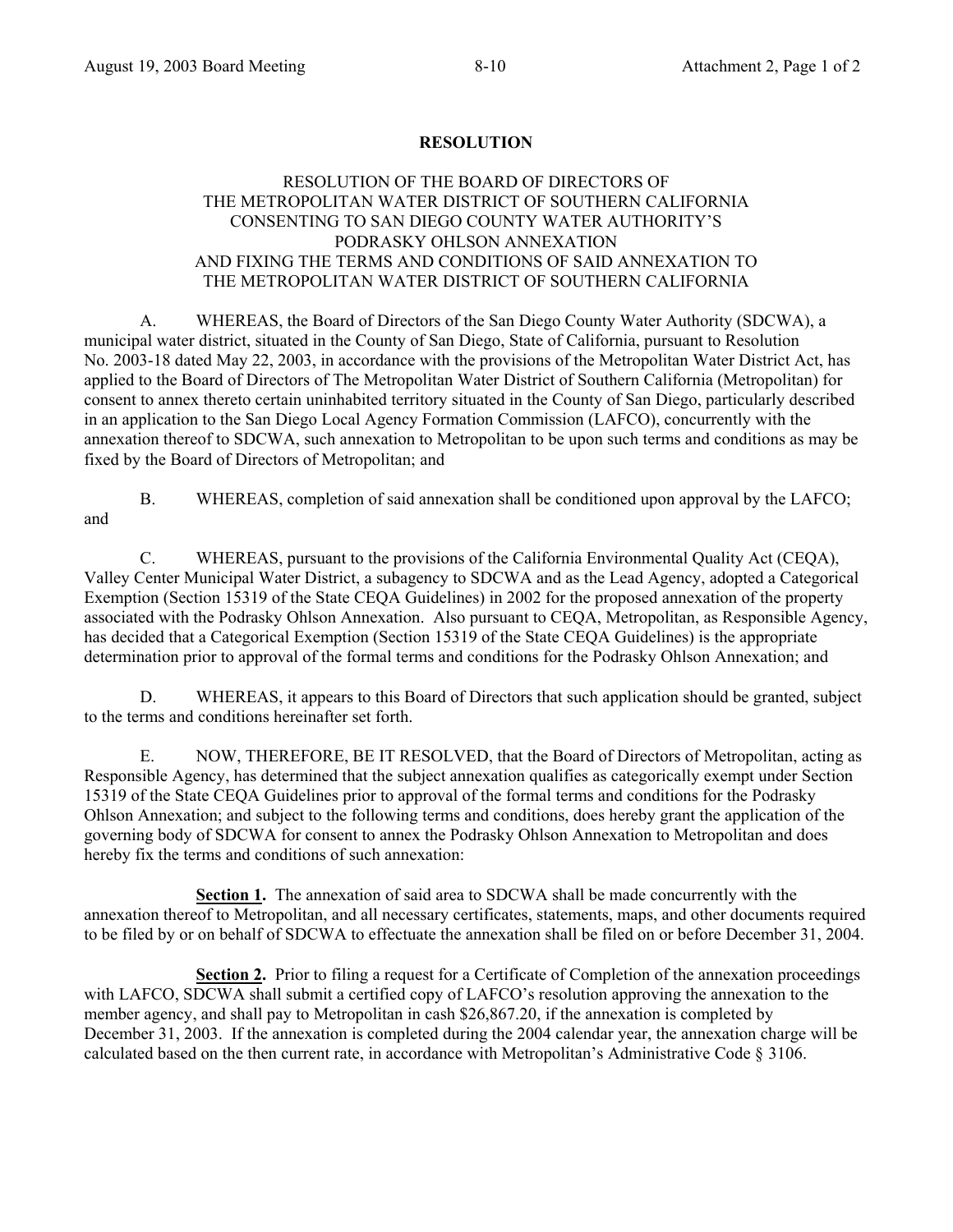**Section 3.** All necessary steps (including without limitation, pursuant to Article XIII D of the California Constitution) for imposition of Metropolitan water standby charge in the amount of \$11.51 per acre or per parcel of less than one acre for fiscal year 2003/04 shall be completed.

 **Section 4.** a. Metropolitan shall be under no obligation to provide, construct, operate, or maintain feeder pipelines, structures, connections, and other facilities required for the delivery of water to said area from works owned or operated by Metropolitan.

 b. SDCWA shall not be entitled to demand that Metropolitan deliver water to SDCWA for use, directly or indirectly, within said area, except for domestic or municipal use therein.

 c. The delivery of all water by Metropolitan, regardless of the nature and time of use of such water shall be subject to the water service regulations, including rates promulgated from time to time by Metropolitan.

d. Except upon the terms and conditions specifically approved by the Board of Directors of Metropolitan, water sold and delivered by Metropolitan shall not be used in any manner which intentionally or avoidably results in the direct or indirect benefit of areas outside Metropolitan, including use of such water outside Metropolitan or use thereof within Metropolitan in substitution for other water outside Metropolitan.

F. BE IT FURTHER RESOLVED that the Executive Secretary be, and she hereby is, directed to transmit forthwith to the governing body of SDCWA a certified copy of this resolution.

 I HEREBY CERTIFY that the foregoing is a full, true, and correct copy of a resolution adopted by the Board of Directors of The Metropolitan Water District of Southern California at its meeting held August 19, 2003.

> Executive Secretary The Metropolitan Water District of Southern California

 $\mathcal{L}_\text{max}$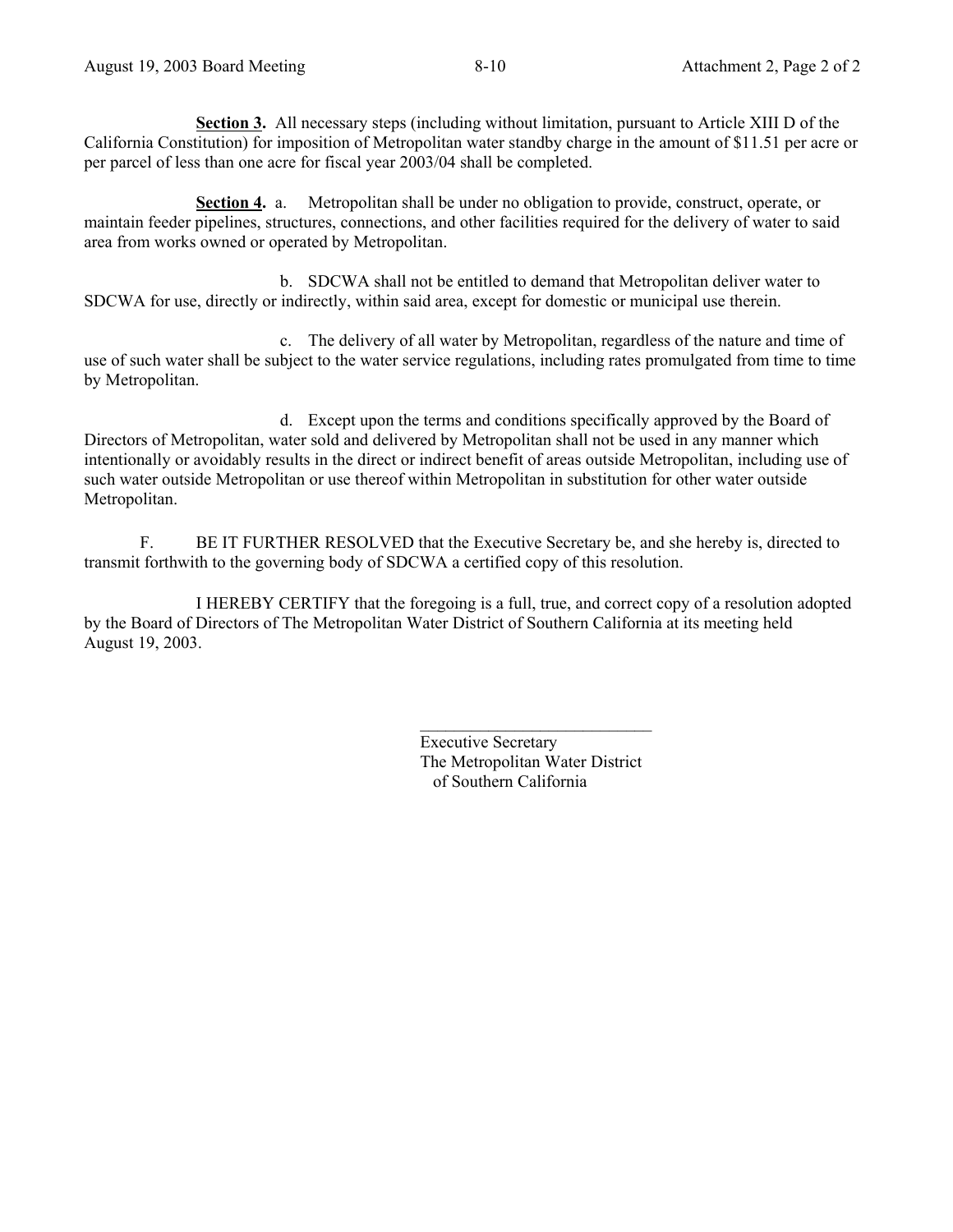#### **RESOLUTION**

#### RESOLUTION OF THE BOARD OF DIRECTORS OF THE METROPOLITAN WATER DISTRICT OF SOUTHERN CALIFORNIA FIXING AND ADOPTING WATER STANDBY CHARGE CONTINGENT UPON SAN DIEGO COUNTY WATER AUTHORITY PODRASKY OLHSON ANNEXATION

 WHEREAS, pursuant to Resolution 8832, The Metropolitan Water District of Southern California's ("Metropolitan") Resolution of Intention to Impose Water Standby Charge, adopted by the Board of Directors (the "Board") of Metropolitan at its meeting held December 10, 2002, the Board gave notice to the public and to each member public agency of Metropolitan of the intention of the Board to consider and take action on the Chief Executive Officer's recommendation to impose a water charge for fiscal year 2003/04 on the property described in the Engineer's Report, dated September 2002 (the "Engineer's Report"), which was prepared by a registered professional engineer certified by the State of California and was attached to Resolution 8832;

 WHEREAS, the owner of the parcel identified in the Engineer's Report has applied for annexation into the San Diego County Water Authority ("SDCWA") and Metropolitan;

 WHEREAS, upon annexation, Metropolitan water will be available to such property and such parcels will receive the benefit of the projects provided in part with proceeds of Metropolitan water standby charges, as described in the Engineer's Report;

 WHEREAS, SDCWA has requested that Metropolitan impose water standby charges on such property at the rate specified in the Engineer's Report and provided herein, following annexation of such property into Metropolitan;

 WHEREAS, Resolution 8832 provides that the Board would meet in regular session to hold a public protest hearing at which interested parties could present their views regarding the proposed water standby charges and the Engineer's Report;

 WHEREAS, pursuant to the terms of Resolution 8832 the Executive Secretary provided written notice in accordance with the requirements of Article XIII D, Section 4 of the California Constitution of the proposed water standby charge by mail to the record owner of the property identified in the Engineer's Report of such public hearing, and the notice included an assessment ballot whereby the owner could indicate his or her name, reasonable identification of his or her parcel, and his or her support for or opposition to the proposed water standby charge;

 WHEREAS, the Board has conducted in conformance with Resolution 8832 a public hearing. The hearing was held January 14, 2003, at which interested parties were given the opportunity to present their views regarding the proposed water standby charge and the Engineer's Report and to protest the charges, if they so desired, and the Board duly considered any such protests and other views presented to it at the public hearing; and

 WHEREAS, prior to the conclusion of the public hearing the Executive Secretary reviewed the assessment ballots submitted, and it was found that no majority protest (as defined in Article XIII D, Section 4 of the California Constitution) exists;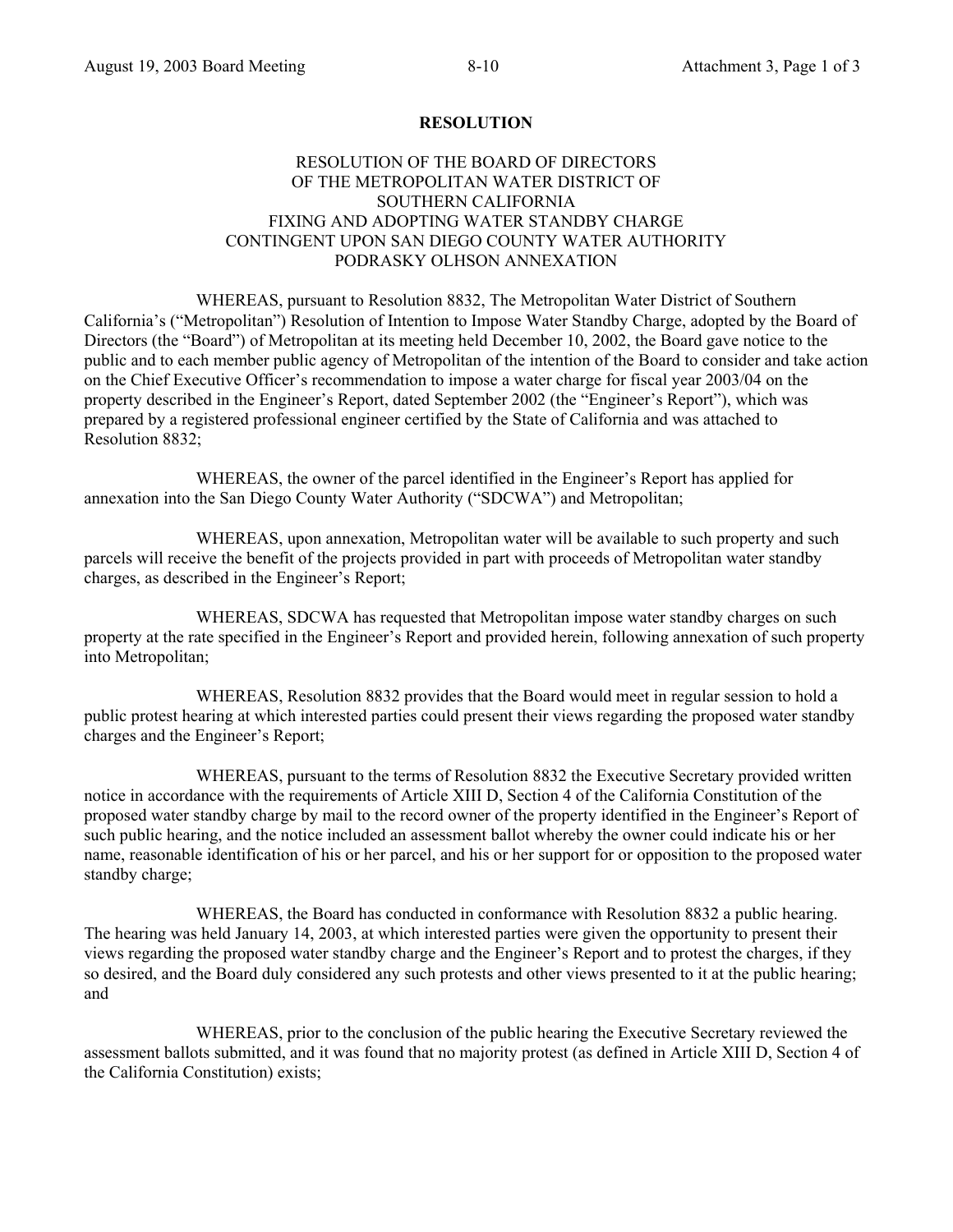NOW THEREFORE, the Board of Directors of The Metropolitan Water District of Southern California does hereby resolve, determine and order as follows:

 **Section 1.** That the Board of Metropolitan, pursuant to the Engineer's Report, finds that the land described in said Engineer's Report upon annexation to Metropolitan will be benefited as described in such report and on that basis, hereby fixes and adopts a water standby charge for fiscal year 2003/04 on such land to which Metropolitan water is made available for any purpose, whether water is actually used or not.

**Section 2.** That the water standby charge per acre of land, or per parcel of land less than an acre, as shown in the Engineer's Report, shall be \$11.51, which is equal to the amount of Metropolitan's existing water standby charge on other properties located within the territory of SDCWA.

 **Section 3.** That no water standby charge on any parcel exceeds the reasonable cost of the proportional special benefit conferred on that parcel, as shown in the Engineer's Report. The Engineer's Report separates the special benefits from the general benefits and identifies each of the parcels on which a special benefit is conferred.

 **Section 4.** That the water standby charge shall be collected on the tax rolls, together with the ad valorem property taxes, which are levied by Metropolitan for the payment of pre-1978 voter-approved indebtedness. Any amounts so collected shall be applied as a credit against SDCWA's obligation to pay its readiness-to-serve charge for fiscal year 2003/04. After such member agency's readiness-to-serve charge allocation is fully satisfied, any additional collections shall be credited to other outstanding obligations of such member agency to Metropolitan or future readiness-to-serve obligations of such agency.

 **Section 5.** That the water standby charge is fixed and adopted contingent upon completion of annexation of the land described in the Engineer's Report. If such annexation is not completed in time to permit imposition of standby charges for fiscal year 2003/04, Metropolitan may levy standby charges at the rate stated in this resolution beginning in a subsequent fiscal year.

 **Section 6.** That in the event that the water standby charge, or any portion thereof, is determined to be an unauthorized or invalid fee, charge or assessment by a final judgment in any proceeding at law or in equity, which judgment is not subject to appeal, or if the collection of the water standby charge shall be permanently enjoined and appeals of such injunction have been declined or exhausted, or if Metropolitan shall determine to rescind or revoke the water standby charge, then no further water standby charge shall be collected within the territory described in the Engineer's Report and SDCWA shall pay its readiness-to-serve charge obligation to Metropolitan in full, as if imposition of such water standby charges had never been sought.

**Section 7.** That pursuant to the provisions of the California Environmental Quality Act (CEQA), Valley Center Municipal Water District, a subagency to SDCWA and as the Lead Agency, adopted a Categorical Exemption (Section 15319 of the State CEQA Guidelines) in 2002 for the proposed annexation of the property associated with the Podrasky Ohlson Annexation. Also pursuant to CEQA, Metropolitan, as Responsible Agency, has decided that a Categorical Exemption (Section 15319 of the State CEQA Guidelines) is the appropriate determination prior to approval of the formal terms and conditions for the Podrasky Ohlson Annexation.

 **Section 8.** That the Chief Executive Officer is hereby authorized and directed to take all necessary action to secure the collection of the water standby charges by the appropriate county officials, including payment of the reasonable cost of collection.